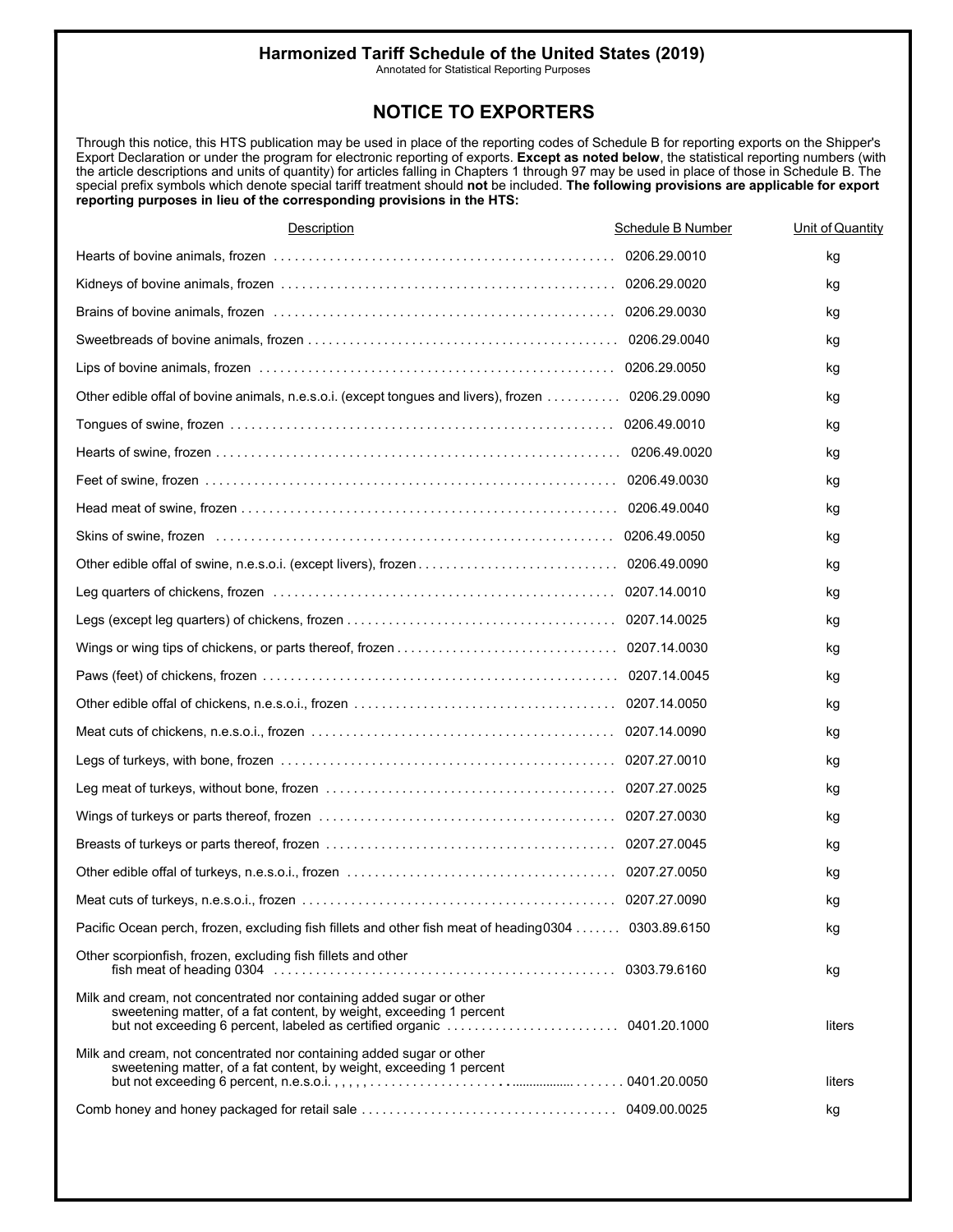Annotated for Statistical Reporting Purposes

| Description                                                                                                                                                        | <b>Schedule B Number</b> | Unit of Quantity |
|--------------------------------------------------------------------------------------------------------------------------------------------------------------------|--------------------------|------------------|
|                                                                                                                                                                    | 0409.00.0055             | kg               |
|                                                                                                                                                                    |                          | kg               |
|                                                                                                                                                                    |                          | kg               |
|                                                                                                                                                                    |                          | kg               |
| Other guts, bladders and stomachs of animals (other than fish), n.e.s.o.i., whole<br>and pieces thereof, fresh, chilled, frozen, salted, in brine, dried or smoked | 0504.00.0090             | kg               |
| Potatoes, certified organic, fresh or chilled (entertainment containment and the containment of 701.90.0070                                                        |                          | kg               |
|                                                                                                                                                                    |                          | kg               |
|                                                                                                                                                                    |                          | kg               |
|                                                                                                                                                                    |                          | kg               |
|                                                                                                                                                                    |                          | kg               |
|                                                                                                                                                                    |                          | kg               |
|                                                                                                                                                                    |                          | kg               |
|                                                                                                                                                                    |                          | kg               |
|                                                                                                                                                                    |                          | kg               |
|                                                                                                                                                                    |                          | kg               |
|                                                                                                                                                                    |                          | kg               |
| Cauliflower and headed broccoli, fresh or chilled, other than certified organic 0704.10.0050                                                                       |                          | kg               |
|                                                                                                                                                                    |                          | kg               |
|                                                                                                                                                                    |                          | kg               |
|                                                                                                                                                                    |                          | kg               |
| Head lettuce (cabbage lettuce), fresh or chilled, other than certified organic  0705.11.0050                                                                       |                          | kg               |
| Lettuce (lactuca sativa), packaged fresh salad cut mixes, of a weight not                                                                                          |                          | kg               |
| Lettuce (lactuca sativa), packaged fresh salad cut mixes, of a weight<br>exceeding 1 kg, certified organic                                                         | 0705.19.0030             | kg               |
|                                                                                                                                                                    |                          | kg               |
|                                                                                                                                                                    |                          | kg               |
|                                                                                                                                                                    |                          | kg               |
|                                                                                                                                                                    | 0706.10.3030             | kg               |
|                                                                                                                                                                    |                          | kg               |
|                                                                                                                                                                    | 0706.90.3100             | kg               |
|                                                                                                                                                                    |                          | kg               |
|                                                                                                                                                                    |                          | kg               |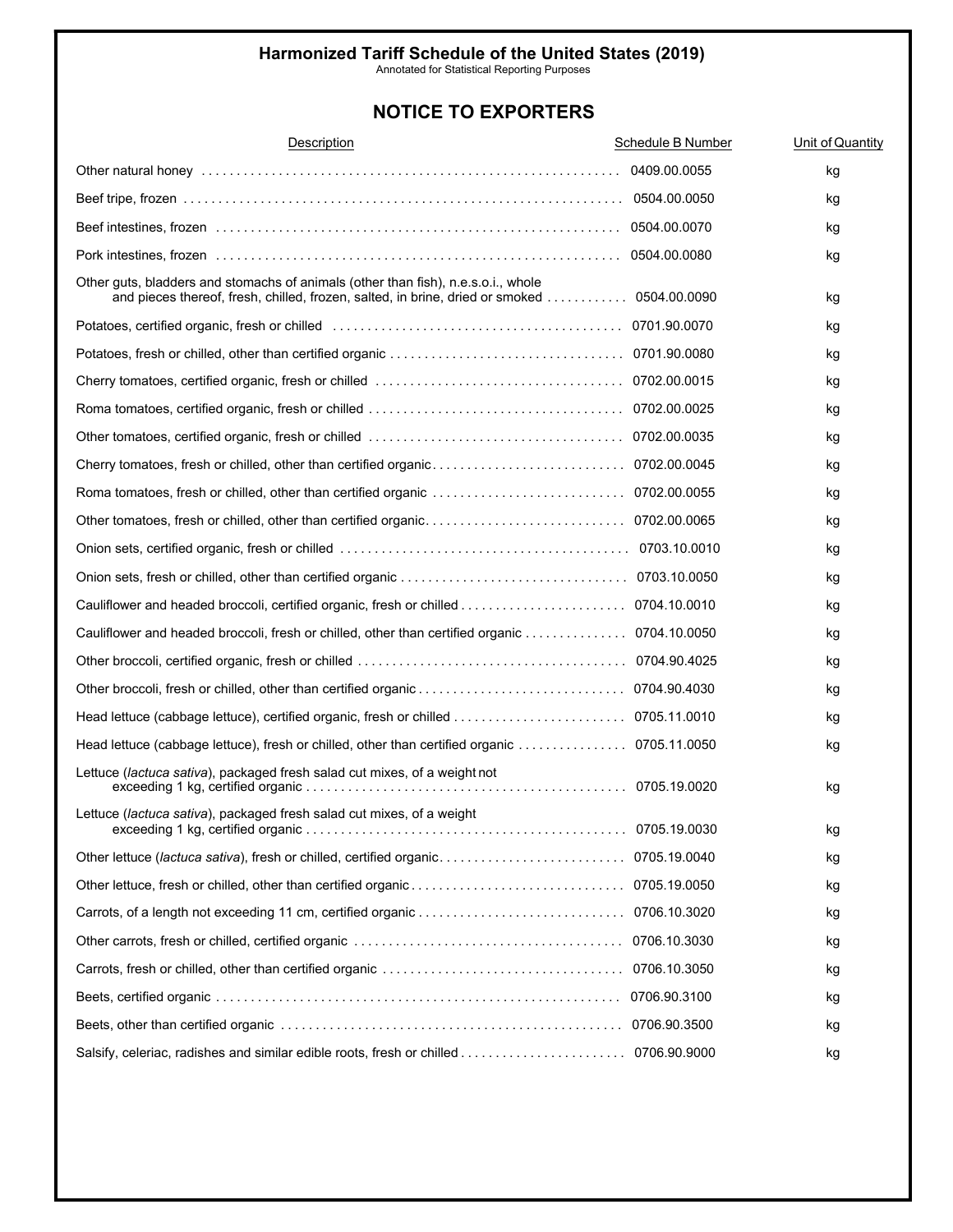Annotated for Statistical Reporting Purposes

| Description                                                                                                                                                          | Schedule B Number | Unit of Quantity |
|----------------------------------------------------------------------------------------------------------------------------------------------------------------------|-------------------|------------------|
|                                                                                                                                                                      |                   | kg               |
|                                                                                                                                                                      |                   | kg               |
|                                                                                                                                                                      |                   | kg               |
|                                                                                                                                                                      |                   | kg               |
|                                                                                                                                                                      |                   | kg               |
|                                                                                                                                                                      |                   | kg               |
|                                                                                                                                                                      |                   | kg               |
| Peppers or pimenta (e.g., allspice), fresh or chilled, other than certified organic 0709.60.0050                                                                     |                   | kg               |
|                                                                                                                                                                      |                   | kg               |
|                                                                                                                                                                      |                   | kg               |
| Pink beans, dried, shelled, whether or not skinned or split, not of a kind used for sowing 0713.33.5050                                                              |                   | kg               |
| Kidney beans, n.e.s.o.i., dried, shelled, whether or not skinned or split, not of a kind<br>used for sowing (and not including navy or pea beans, dark and light red |                   | kg               |
| Cranberry beans, dried, shelled, whether or not skinned or split,                                                                                                    |                   | kg               |
| Beans, dried, shelled, whether or not skinned                                                                                                                        |                   | kg               |
|                                                                                                                                                                      |                   | kg               |
| Oranges except temple oranges, fresh or dried, other than certified organic  0805.10.0065                                                                            |                   | kg               |
| Limes (citrus aurantifolia, citrus latifolis), fresh or dried, certified organic 0805.50.5010                                                                        |                   | kg               |
| Limes (citrus aurantifolia, citrus latifolis), fresh or dried, other than certified organic 0805.50.5090                                                             |                   | kg               |
|                                                                                                                                                                      |                   | kg               |
|                                                                                                                                                                      |                   | kg               |
|                                                                                                                                                                      |                   | kg               |
|                                                                                                                                                                      |                   | kg               |
|                                                                                                                                                                      |                   | kg               |
|                                                                                                                                                                      |                   | kg               |
|                                                                                                                                                                      |                   | kg               |
|                                                                                                                                                                      |                   | kg               |
|                                                                                                                                                                      |                   | kg               |
|                                                                                                                                                                      |                   | kg               |
| Raspberries, blackberries, mulberries and loganberries, fresh, certified organic  0810.20.2000                                                                       |                   | kg               |
| Raspberries, blackberries, mulberries and loganberries, fresh, other than certified organic  0810.20.5000                                                            |                   | kg               |
|                                                                                                                                                                      |                   | kg               |
|                                                                                                                                                                      |                   | kg               |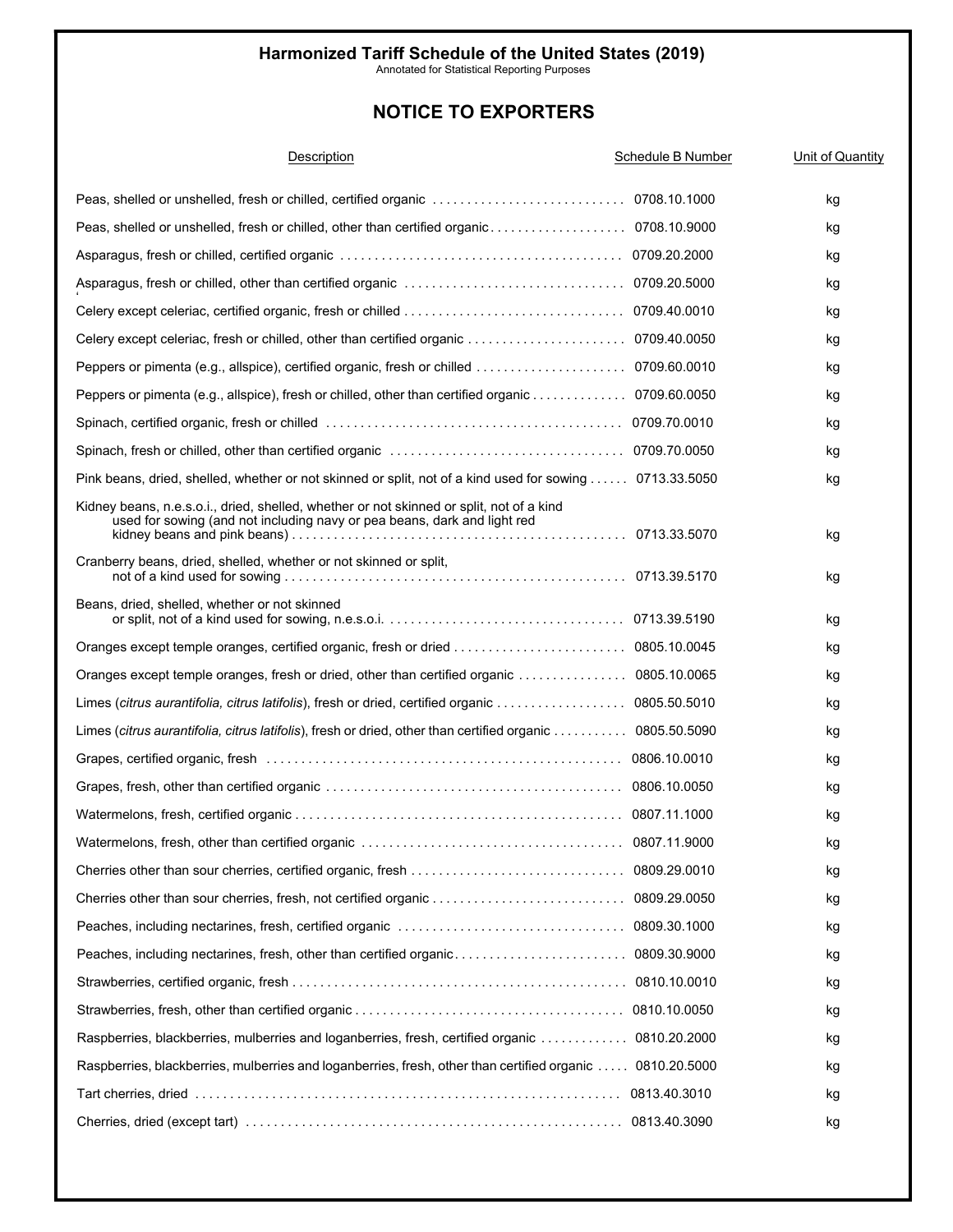Annotated for Statistical Reporting Purposes

| Description                                                                                                                                                                        | Schedule B Number | Unit of Quantity |
|------------------------------------------------------------------------------------------------------------------------------------------------------------------------------------|-------------------|------------------|
| Raspberries, blackberries, mulberries and loganberries, fresh, certified organic  0810.20.2000                                                                                     |                   | kg               |
| Raspberries, blackberries, mulberries and loganberries, fresh, other than certified organic  0810.20.5000                                                                          |                   | kg               |
|                                                                                                                                                                                    |                   | kg               |
|                                                                                                                                                                                    |                   | kg               |
|                                                                                                                                                                                    |                   | т                |
|                                                                                                                                                                                    |                   | т                |
|                                                                                                                                                                                    |                   | т                |
|                                                                                                                                                                                    |                   | т                |
|                                                                                                                                                                                    |                   | т                |
|                                                                                                                                                                                    |                   | т                |
| Corn (maize), n.e.s.o.i. (except seed, yellow dent, popcorn or white corn) 1005.90.4065                                                                                            |                   | kg               |
|                                                                                                                                                                                    |                   | kg               |
| Other grass seed (and not including beet, bent grass, Bermuda, birdsfoot trefoil,                                                                                                  |                   | kg               |
|                                                                                                                                                                                    |                   | kg               |
| Seeds of herbaceous plants cultivated principally for their flowers (except                                                                                                        |                   | kg               |
| Corn (maize) oil and its fractions, food-grade crude, not chemically modified  1515.21.0010                                                                                        |                   | kg               |
|                                                                                                                                                                                    |                   | kg               |
| Sausages and similar products, of chicken meat, chicken offal or blood;                                                                                                            |                   | kg               |
| Sausages and similar products, of poultry (except chickens), poultry offal or blood<br>(except offal or blood of chickens); food preparations based on theseproducts  1601.00.0020 |                   | kg               |
| Sausages and similar products of meat (except poultry), meat products of meat<br>(except poultry), meat offal or blood (except offal or blood of poultry); food                    |                   | kg               |
| Paste of turkey (comminuted meat or mechanically separated turkey                                                                                                                  |                   | kg               |
| Preformed turkey patties or similar products; pre-seasoned, pre-cooked                                                                                                             |                   | kg               |
|                                                                                                                                                                                    |                   | kg               |
| Paste of chicken (comminuted meat or mechanically separated chicken                                                                                                                |                   | kg               |
| Preformed chicken patties or similar products; pre-seasoned,                                                                                                                       |                   | kg               |
|                                                                                                                                                                                    |                   | kg               |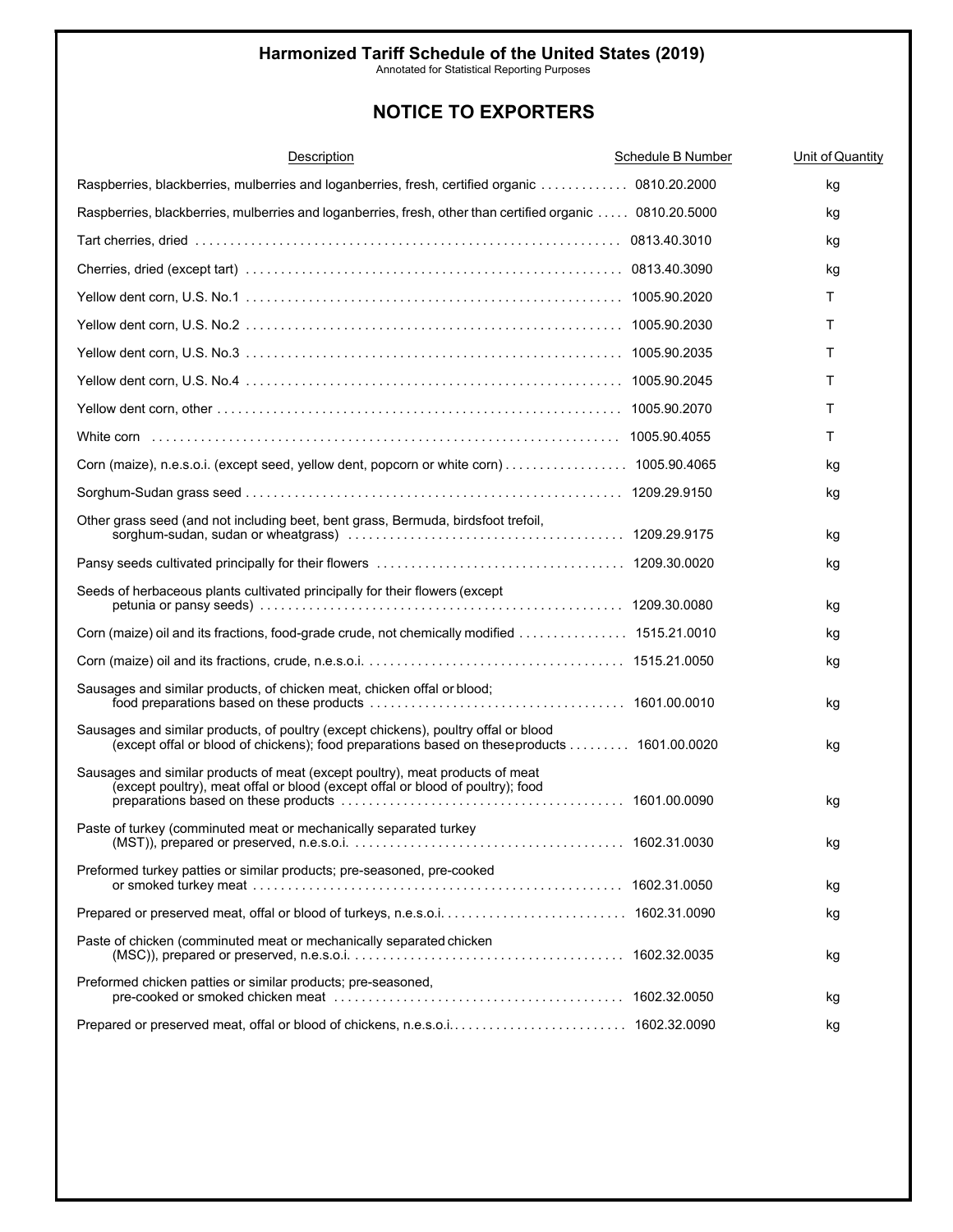Annotated for Statistical Reporting Purposes

| Description                                                                                                                                                                                                                      | <b>Schedule B Number</b> | Unit of Quantity |
|----------------------------------------------------------------------------------------------------------------------------------------------------------------------------------------------------------------------------------|--------------------------|------------------|
| Cane or beet sugar and chemically pure sucrose, in solid form, n.e.s.o.i.,<br>refined from imported raw sugar and eligible for drawback, packaged for                                                                            |                          | kg               |
| Cane or beet sugar and chemically pure sucrose, in solid form, n.e.s.o.i.,<br>refined from imported raw sugar and eligible for drawback, other than                                                                              |                          | kg               |
| Cane or beet sugar and chemically pure sucrose in solid form, other than sugar                                                                                                                                                   |                          | kg               |
| Mixes and doughs, not containing cocoa powder or containing cocoa powder<br>in a proportion by weight of less than 50 percent, for the preparation of                                                                            |                          | kg               |
| Mixes and doughs, not containing cocoa powder or containing cocoa powder<br>in a proportion by weight of less than 50 percent, for the preparation of<br>pastries, cakes and similar sweet baked products (including gingerbread |                          | kg               |
| Mixes and doughs, not containing cocoa powder or containing cocoa powder                                                                                                                                                         |                          | kg               |
|                                                                                                                                                                                                                                  |                          | kg               |
|                                                                                                                                                                                                                                  |                          | kg               |
|                                                                                                                                                                                                                                  |                          | kg               |
|                                                                                                                                                                                                                                  |                          | kg               |
| Vinegar and substitutes for vinegar obtained from acetic acid, certified organic  2209.00.0010                                                                                                                                   |                          | liters           |
| Vinegar and substitutes for vinegar obtained from acetic acid, n.e.s.o.i 2209.00.0050                                                                                                                                            |                          | liters           |
| Flue-cured cigarette leaf tobacco, not stemmed or stripped, not containing                                                                                                                                                       |                          | kg<br>cnt.kg     |
| Burley cigarette leaf tobacco, not stemmed or stripped, not containing                                                                                                                                                           |                          | kg<br>cnt.kg     |
| Dark-fired Kentucky and Tennessee tobacco, not stemmed or stripped, not<br>containing wrapper tobacco or not containing over 35 percent wrapper                                                                                  |                          | kg               |
| Tobacco, not stemmed or stripped, not containing wrapper tobacco or not<br>containing over 35 percent wrapper tobacco, other than cigarette leaf or                                                                              |                          | kg               |
| Connecticut shade tobacco, partly or wholly stemmed or stripped, not<br>threshed or similarly processed, containing over 35 percent wrapper tobacco 2401.20.2020                                                                 |                          | kg               |
| Tobacco, partly or wholly stemmed or stripped, not threshed or similarly                                                                                                                                                         |                          | kg               |
| Flue-cured cigarette leaf tobacco, partly or wholly stemmed, not threshed or<br>similarly processed, not containing wrapper tobacco or not containing                                                                            |                          | kg<br>cnt.kg     |
| Burley cigarette leaf tobacco, partly or wholly stemmed, not threshed or similarly<br>processed, not containing wrapper tobacco or not containing over 35 percent                                                                |                          | kg<br>cnt.kg     |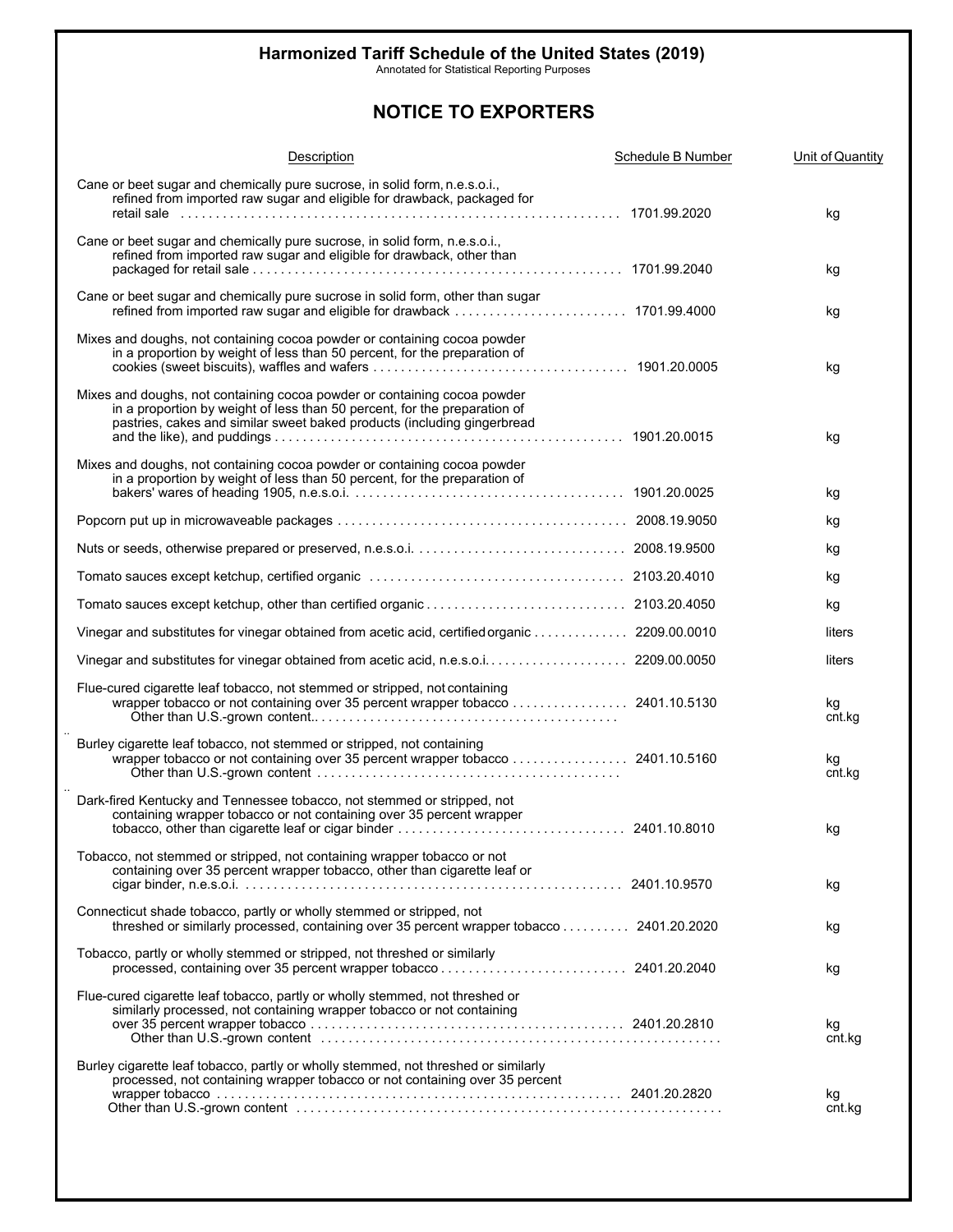Annotated for Statistical Reporting Purposes

| <b>Description</b>                                                                                                                                      | <b>Schedule B Number</b> | Unit of Quantity |
|---------------------------------------------------------------------------------------------------------------------------------------------------------|--------------------------|------------------|
| Flue-cured cigarette leaf tobacco, threshed or similarly processed, partly or                                                                           |                          | kg<br>cnt.kg     |
| Flue-cured tobacco, threshed or similarly processed, partly or wholly stemmed                                                                           |                          | kg<br>cnt.kg     |
| Tobacco n.e.s.o.i., threshold or similarly processed, partly or wholly stemmed                                                                          |                          | kg<br>cnt.kg     |
|                                                                                                                                                         |                          | kg<br>cnt.kg     |
|                                                                                                                                                         |                          | kg<br>cnt.kg     |
| Coke and semicoke of coal, of lignite or of peat commercially suitable for use as fuel 2704.00.0010                                                     |                          | T                |
| Coke and semicoke of coal, of lignite or of peat not commercially suitable for use as fuel  2704.00.0020                                                |                          | т                |
|                                                                                                                                                         |                          | <b>Bbl</b>       |
| Other mixtures of hydrocarbons, n.e.s.o.i., which contain by weight not over 50                                                                         |                          | Bbl              |
| Heavy fuel oils under 25 degrees api having Saybolt viscosity at 37.8 degrees<br>centigrade of more than 125 seconds containing not more than 1,000 ppm |                          | Bbl              |
| Heavy fuel oils under 25 degrees api having Saybolt viscosity at 37.8 degrees<br>centigrade of more than 125 seconds containing more than 1,000 ppm of  |                          | Bbl              |
| Heavy fuel oils under 25 degrees api having Saybolt viscosity at 37.8 degrees<br>centigrade of more than 125 seconds containing more than 5,000 ppm of  |                          | Bbl              |
| Heavy fuel oils under 25 degrees api having Saybolt viscosity at 37.8 degrees<br>centigrade of more than 125 seconds containing more than 10,000 ppm    |                          | Bbl              |
|                                                                                                                                                         |                          | kg               |
| Fluorides, other than those of aluminum, ammonium, sodium or potassium  2826.19.9080                                                                    |                          | kg               |
|                                                                                                                                                         |                          | kg               |
|                                                                                                                                                         |                          | kg               |
|                                                                                                                                                         |                          | kg               |
|                                                                                                                                                         |                          | kg               |
|                                                                                                                                                         |                          | kg               |
| Cyclic aldehydes without other oxygen function, odiferous or flavoring compounds.                                                                       | 2912.29.0020             | kg               |
| Cyclic aldehydes without other oxygen function, not elsewhere specified or included. 2912.29.0090                                                       |                          | kg               |
|                                                                                                                                                         |                          | kg               |
| Mono- and triethylamines and their salts; mono-, di- and tri- (propyl- and butyl-)                                                                      |                          |                  |
|                                                                                                                                                         |                          | kg               |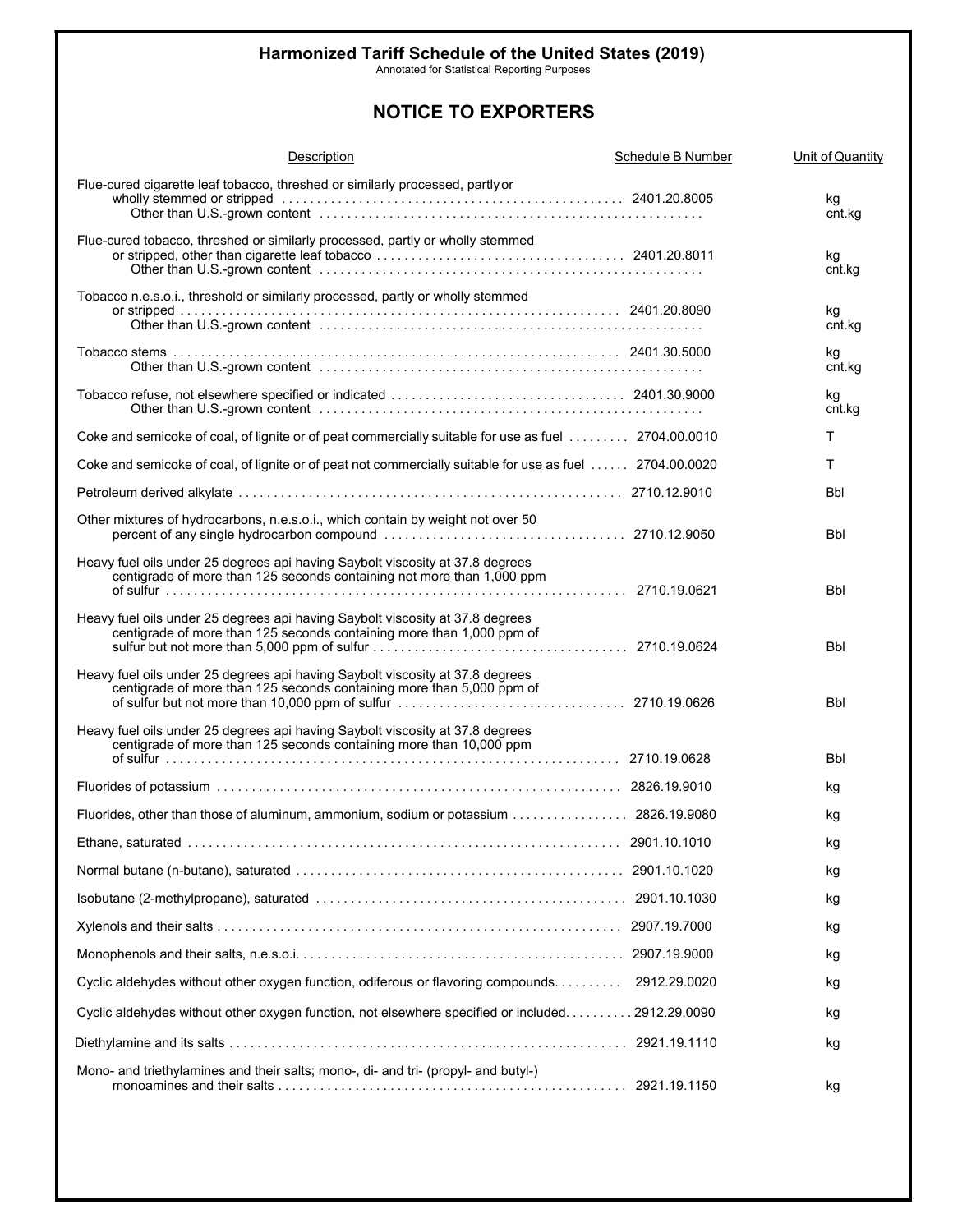Annotated for Statistical Reporting Purposes

| Description                                                                                                                                                                                                                                                                         | Schedule B Number | Unit of Quantity |
|-------------------------------------------------------------------------------------------------------------------------------------------------------------------------------------------------------------------------------------------------------------------------------------|-------------------|------------------|
| Butaperazone maleate, chlorpromazine, etymemazine chlorhydrate,<br>fluphenazine decanoate, fluphenazine enanthate, mesoridazine besylate,<br>piperacetazine, prochlorperazine maleate, promazine hydrochloride,<br>promethazine hydrochloride, 2-(trifluoromethyl)phenothiazine and |                   | kg               |
| Compounds containing in the structure a phenothyazine ring-system (whether                                                                                                                                                                                                          |                   | kg               |
|                                                                                                                                                                                                                                                                                     |                   | kg               |
|                                                                                                                                                                                                                                                                                     |                   | κg               |
|                                                                                                                                                                                                                                                                                     |                   | kg               |
|                                                                                                                                                                                                                                                                                     |                   | κg               |
|                                                                                                                                                                                                                                                                                     |                   | κg               |
|                                                                                                                                                                                                                                                                                     |                   | κg               |
|                                                                                                                                                                                                                                                                                     |                   | κg               |
|                                                                                                                                                                                                                                                                                     |                   | κg               |
|                                                                                                                                                                                                                                                                                     |                   | κg               |
|                                                                                                                                                                                                                                                                                     |                   | κg               |
|                                                                                                                                                                                                                                                                                     |                   | κg               |
|                                                                                                                                                                                                                                                                                     |                   | κg               |
| Linear low density polyethylene resins having a specific gravity of less than 0.94  3901.10.0010                                                                                                                                                                                    |                   | κg               |
|                                                                                                                                                                                                                                                                                     |                   | κg               |
| Medium density polyethylene resins having a specific gravity of less than 0.94 3901.10.0030                                                                                                                                                                                         |                   | κg               |
|                                                                                                                                                                                                                                                                                     |                   | m <sup>3</sup>   |
|                                                                                                                                                                                                                                                                                     |                   | m <sup>3</sup>   |
|                                                                                                                                                                                                                                                                                     |                   | kg               |
| Cotton, other, having staple length 25.4 mm (1 inch) or more but under                                                                                                                                                                                                              |                   | kg               |
|                                                                                                                                                                                                                                                                                     |                   | kg               |
| Cotton, other, having a staple length of 28.575 mm (1-1/8 inches) or more,                                                                                                                                                                                                          |                   | kg               |
| Flat-rolled products of high-strength steel containing by weight less than<br>0.25 percent of carbon, not further worked than cold-rolled (cold-reduced), of                                                                                                                        |                   | kg               |
| Flat-rolled products of iron or nonalloy steel containing by weight less than<br>0.25 percent of carbon, not further worked than cold-rolled (cold-reduced), of<br>a width of less than 600 mm (23.6 inches), not clad, plated or coated, n.e.s.o.i.  7211.23.9000                  |                   | kg               |
|                                                                                                                                                                                                                                                                                     |                   | kg               |
|                                                                                                                                                                                                                                                                                     |                   | kg               |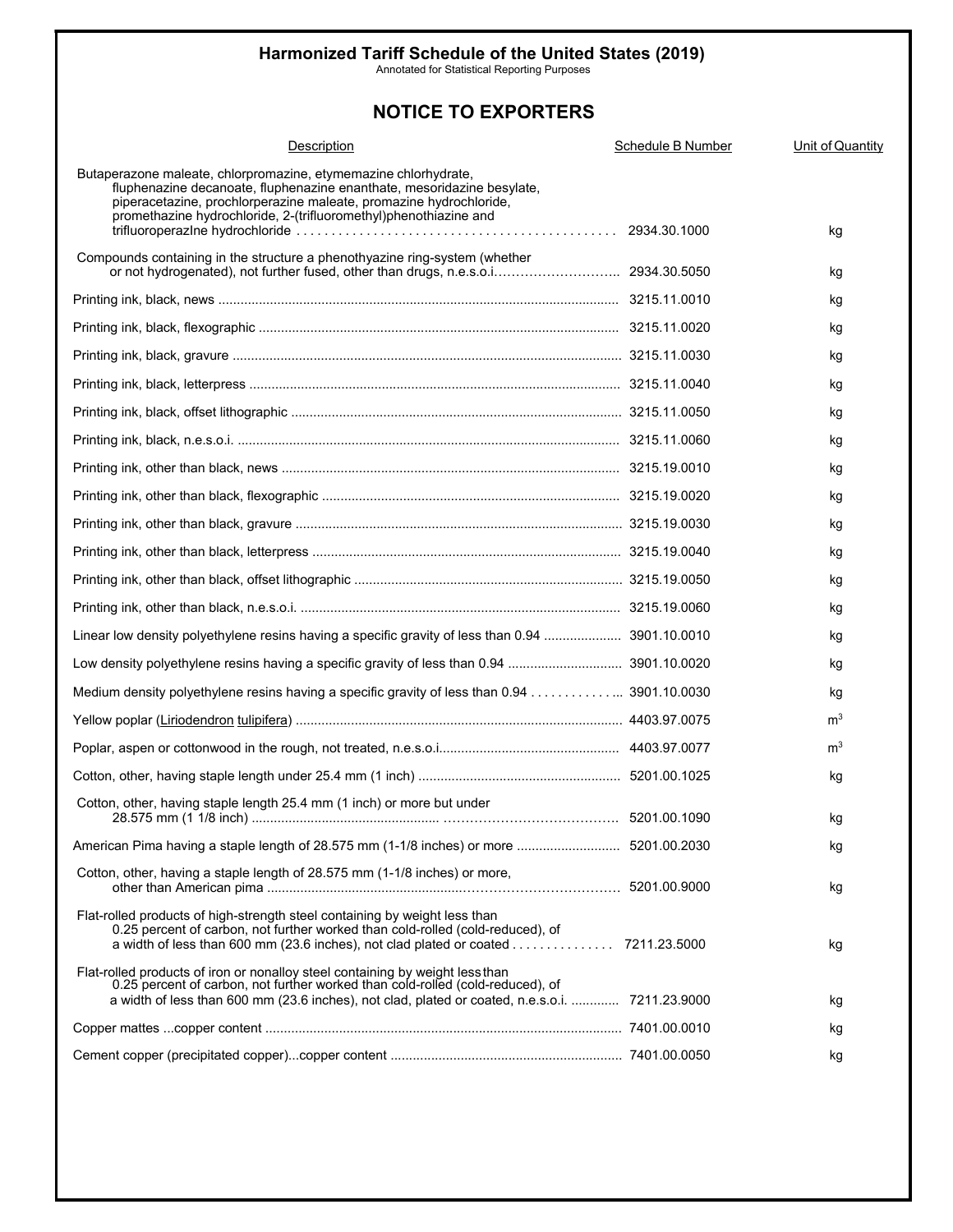Annotated for Statistical Reporting Purposes

| Description                                                                                                  | Schedule B Number | Unit of Quantity |
|--------------------------------------------------------------------------------------------------------------|-------------------|------------------|
| Unalloyed copper scrap:                                                                                      | 7404.00.0010      | kg               |
|                                                                                                              | 7404.00.0015      | kg               |
|                                                                                                              | 7404.00.0025      | kg               |
|                                                                                                              | 7404.00.0030      | kg               |
| Copper alloy scrap, segregated:<br>Red and semi-red brass containing more than 0.3 percent lead              | 7404.00.0041      | kg               |
|                                                                                                              | 7404.00.0046      | kg               |
| Yellow brass clippings, turnings and rod ends, containing                                                    | 7404.00.0051      | kg               |
|                                                                                                              |                   | kg               |
| Other yellow brass, containing more than 0.3 percent lead 7404.00.0061                                       |                   | kg               |
|                                                                                                              |                   | kg               |
|                                                                                                              |                   | kg               |
| Copper waste and scrap, unsegregated:<br>Mixed solids and turnings of copper and copper alloy scrap, free of |                   | kg<br>kg         |
| Turbo jet aircraft engines, of a thrust not exceeding 25 kN, not for use in civil aircraft  8411.11.4050     |                   | No.              |
| Turbojet aircraft engines, of a thrust exceeding 25 kN, for use in civil aircraft  8411.12.4010              |                   | No.              |
| Turbo jet aircraft engines, of a thrust exceeding 25 kN, not for use in civil aircraft  8411.12.4050         |                   | No.              |
| Turbopropeller aircraft engines, of a power not exceeding 1,100 kW, for use in                               |                   | No.              |
| Turbopropeller aircraft engines, of a power not exceeding 1,100 kW, not for                                  |                   | No.              |
| Turbojet aircraft engines, of a thrust not exceeding 25 kN, for use in civil aircraft  8411.11.4010          |                   | No.              |
| Turbopropeller aircraft engines, of a power exceeding 1,100 kW, for use in                                   |                   | No.              |
| Turbopropeller aircraft engines, of a power exceeding 1,100 kW, not for use in                               | 8411.22.4050      | No.              |
| Gas turbine aircraft engines, of a power not exceeding 5,000 kW, for use in                                  | 8411.81.4010      | No.              |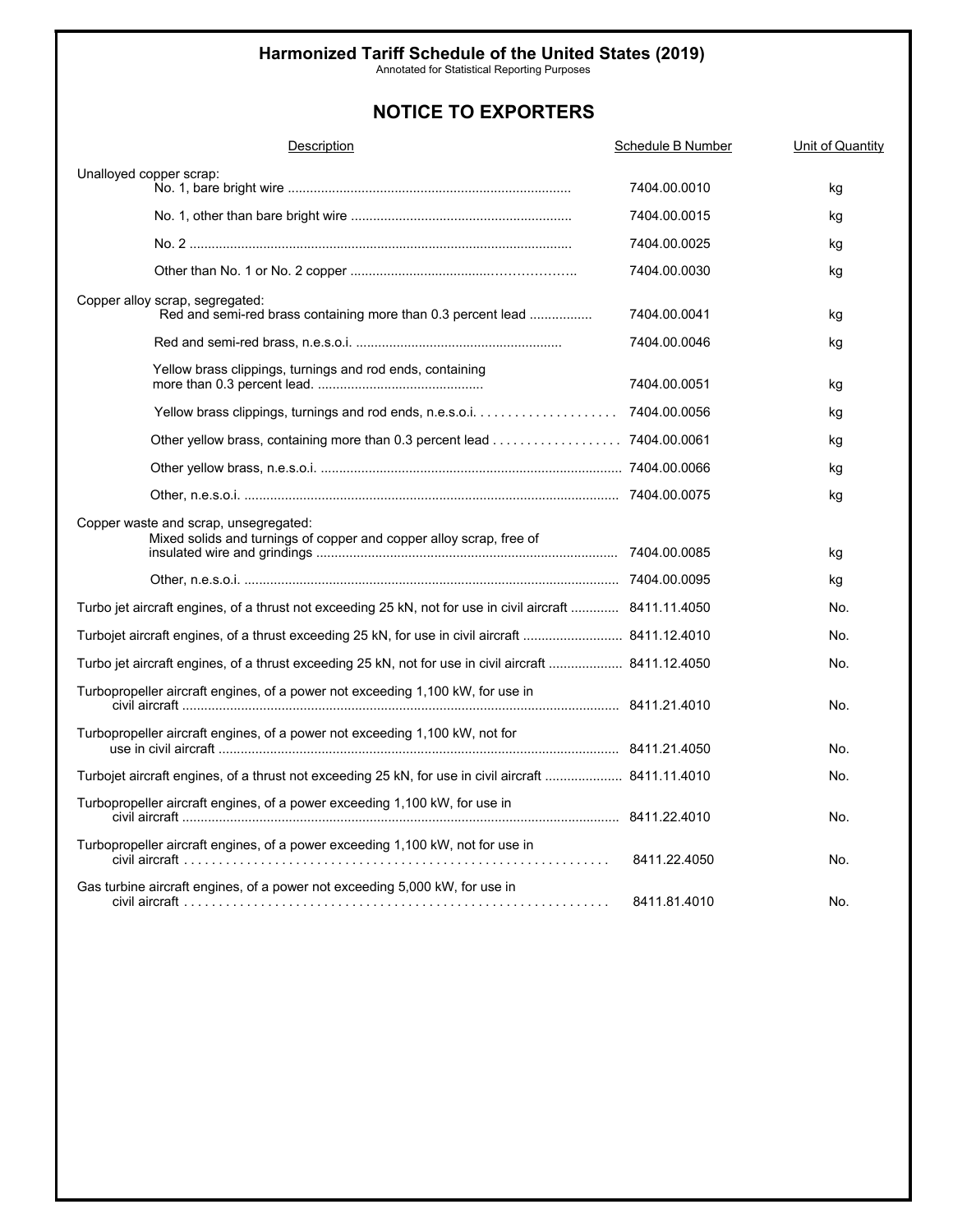Annotated for Statistical Reporting Purposes

| <b>Description</b>                                                                                                                                                              | Schedule B Number | Unit of Quantity |
|---------------------------------------------------------------------------------------------------------------------------------------------------------------------------------|-------------------|------------------|
| Gas turbine aircraft engines, of a power not exceeding 5,000 kW, not for                                                                                                        |                   | No.              |
| Gas turbine aircraft engines, of a power exceeding 5,000 kW, for use in<br>civil aircraft ………………………………………………………………………………… 8411.82.4010                                          |                   | No.              |
| Gas turbine aircraft engines, of a power exceeding 5,000 kW, not for                                                                                                            |                   | No.              |
| Parts of turbojet and turbopropeller aircraft turbines except cast iron,                                                                                                        |                   | X                |
| Parts of turbojet and turbopropeller aircraft turbines except cast iron, not                                                                                                    |                   | X                |
| Parts of other aircraft gas turbines, except cast iron, for use in civil aircraft  8411.99.7010                                                                                 |                   | X                |
| Parts of other aircraft gas turbines, except cast iron, not for use in civil aircraft  8411.99.7050                                                                             |                   | Χ                |
|                                                                                                                                                                                 |                   | No.              |
|                                                                                                                                                                                 |                   | X                |
| Self-propelled aerial work platforms, except trucks powered by an electric motor  8427.20.8020                                                                                  |                   | No.              |
| Self-propelled work trucks with lifting or handling equipment (other than                                                                                                       |                   | No.              |
|                                                                                                                                                                                 |                   | No.              |
| Other work trucks fitted with lifting or handling equipment other than self-                                                                                                    |                   | No.              |
|                                                                                                                                                                                 |                   | No.              |
|                                                                                                                                                                                 |                   | No.              |
|                                                                                                                                                                                 |                   | No., kg          |
|                                                                                                                                                                                 |                   | No., kg          |
|                                                                                                                                                                                 |                   | No., kg          |
|                                                                                                                                                                                 |                   | No., kg          |
|                                                                                                                                                                                 |                   | No.              |
|                                                                                                                                                                                 |                   | No.              |
| Transmission apparatus, except television and transmitters, for use in civil aircraft 8525.50.8020                                                                              |                   | Χ                |
| Transmission apparatus, except television and transmitters, not for use                                                                                                         |                   | Χ                |
| Transceivers except citizens band (CB) and transceivers operating on frequencies<br>from 49.82 to 49.90 MHz (including walkie talkies), for use in civil aircraft  8525.60.1025 |                   | No.              |
|                                                                                                                                                                                 |                   | No.              |
|                                                                                                                                                                                 |                   | No.              |
|                                                                                                                                                                                 |                   | No.              |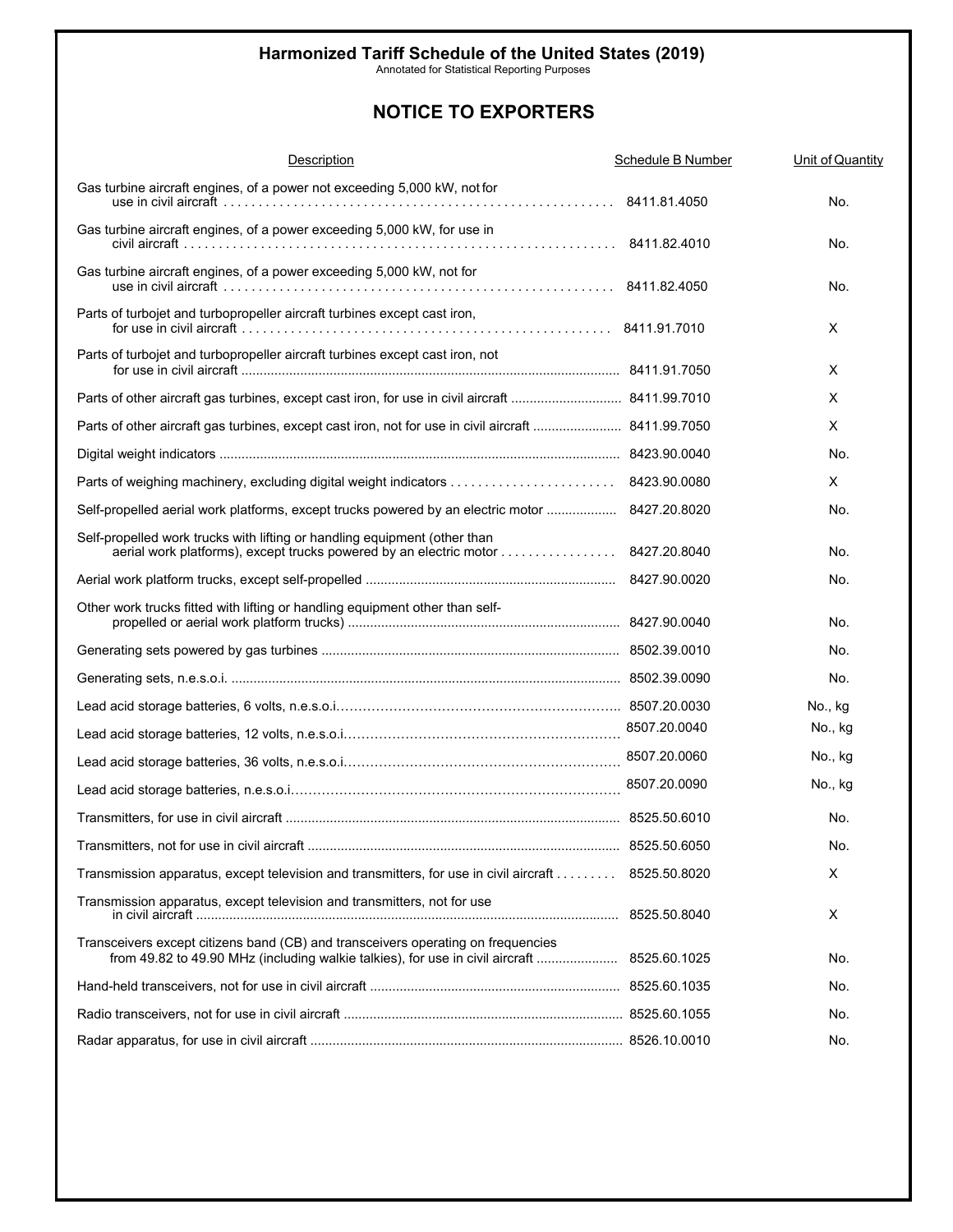Annotated for Statistical Reporting Purposes

| Description                                                                                                                                              | Schedule B Number | Unit of Quantity |
|----------------------------------------------------------------------------------------------------------------------------------------------------------|-------------------|------------------|
| Radar apparatus, not for use in civil aircraft (not including apparatus                                                                                  |                   | No.              |
|                                                                                                                                                          |                   | No.              |
| Radio navigational aid apparatus, reception type only, not for use in civil aircraft  8526.91.0030                                                       |                   | No.              |
|                                                                                                                                                          |                   | No.              |
|                                                                                                                                                          |                   | No.              |
| Radiotelephonic or radiotelegraphic receivers capable of receiving signals,                                                                              |                   | No.              |
|                                                                                                                                                          |                   | X                |
| Switchgear assemblies and switchboards, for a voltage not exceeding 1,000 V  8537.10.9020                                                                |                   | X                |
| Numerical controls for controlling machine tools, for a voltage not exceeding 1,000 V  8537.10.9030                                                      |                   | X                |
| Panel boards and distribution boards, for a voltage not exceeding 1,000 V  8537.10.9050                                                                  |                   | $\times$         |
|                                                                                                                                                          |                   | X                |
| Boards, panels, consoles, desks, cabinets and similar goods and equipment<br>with two or more apparatus of heading 8535 or 8536, for electric control or |                   | X                |
|                                                                                                                                                          |                   | X                |
|                                                                                                                                                          |                   | X                |
| Parts of switchgear, switchboards, panel boards and distribution boards of heading                                                                       |                   | X                |
| Parts suitable for use solely or principally with the apparatus of heading 8535,                                                                         |                   | X                |
| Parts of physical vapor deposition apparatus of subheading 8543.70 8543.90.1100                                                                          |                   | X                |
|                                                                                                                                                          |                   | X                |
|                                                                                                                                                          |                   | Χ                |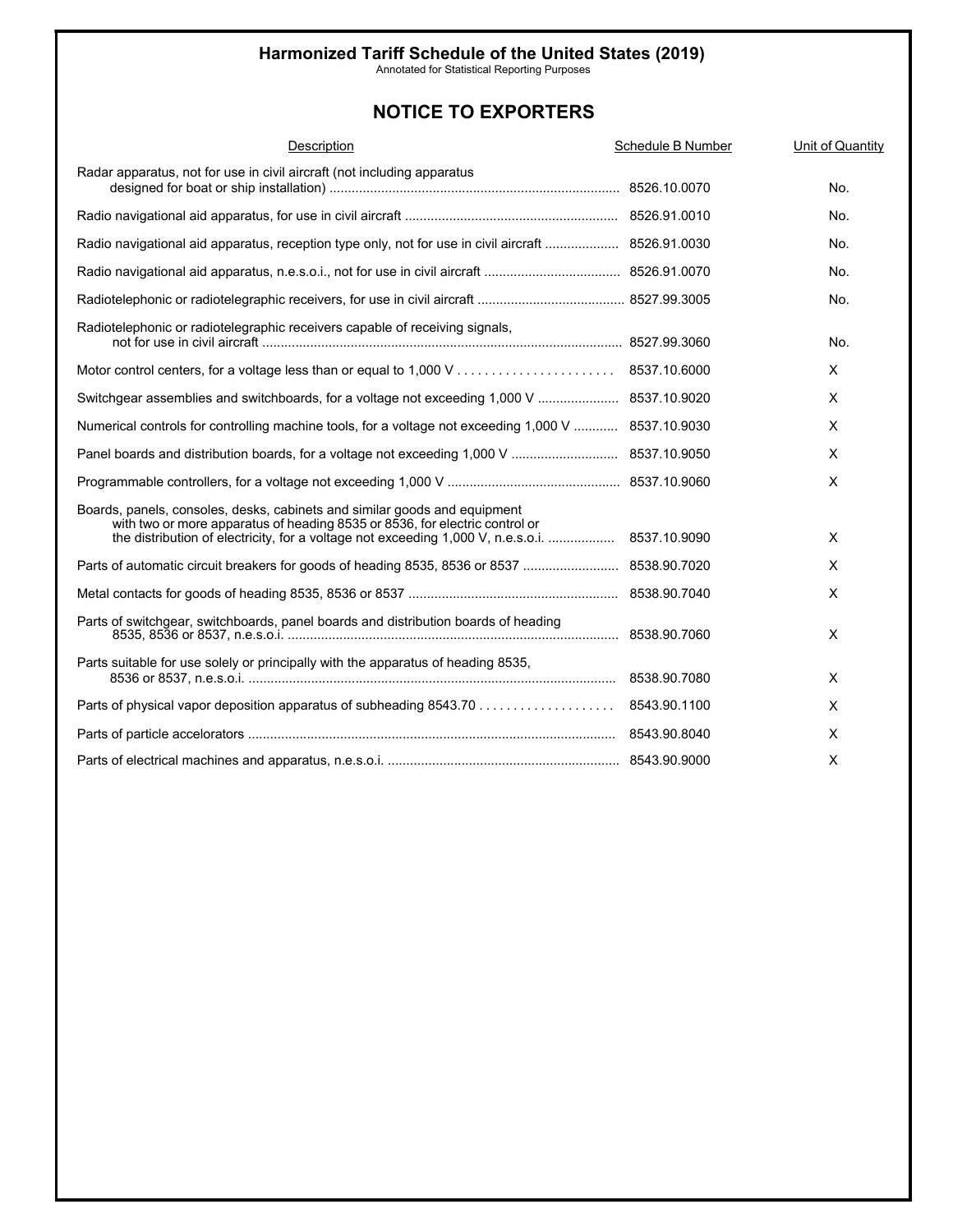Annotated for Statistical Reporting Purposes

| <b>Description</b>                                                                             | Schedule B Number | Unit of Quantity |
|------------------------------------------------------------------------------------------------|-------------------|------------------|
| New tractors suitable for agricultural use, of an engine power not                             |                   | No.              |
| Used tractors suitable for agricultural use, of an engine power not                            |                   | No.              |
| New tractors suitable for agricultural use, of an engine power exceeding 18 kW                 |                   | No.              |
| Used tractors suitable for agricultural use, of an engine power exceeding 18 kW                |                   | No.              |
| New tractors suitable for agricultural use, of an engine power exceeding 37 kW                 |                   | No.              |
| Used tractors suitable for agricultural use, of an engine power exceeding 37 kW                |                   | No.              |
| New tractors suitable for agricultural use, of an engine power exceeding 75 kW                 |                   | No.              |
| Used tractors suitable for agricultural use, of an engine power exceeding 75 kW                |                   | No.              |
| New tractors suitable for agricultural use, of an engine power exceeding 130 kW  8701.95.1010  |                   | No.              |
| Used tractors suitable for agricultural use, of an engine power exceeding 130 kW  8701.95.1090 |                   | No.              |
| Direction finding compasses, optical instruments, for use in civil aircraft                    | 9014.10.1040      | No.              |
|                                                                                                |                   | No.              |
|                                                                                                |                   | No.              |
| Gyroscopic compasses, other than electrical, not for use in civil aircraft                     | 9014.10.6080      | No.              |
|                                                                                                | 9014.10.7040      | No.              |
|                                                                                                |                   | No.              |
|                                                                                                |                   | No.              |
|                                                                                                |                   | No.              |
| Instruments and apparatus, without a recording device, for measuring or                        |                   | X                |
| Instruments and apparatus, without a recording device, for measuring or                        | 9030.33.0080      | X                |
|                                                                                                | 9030.90.4000      | X                |
|                                                                                                | 9030.90.8010      | X                |
|                                                                                                | 9030.90.8020      | X                |
|                                                                                                |                   | X                |
|                                                                                                | 9030.90.8040      | X                |
|                                                                                                | 9030.90.8050      | X                |
|                                                                                                |                   | Χ                |